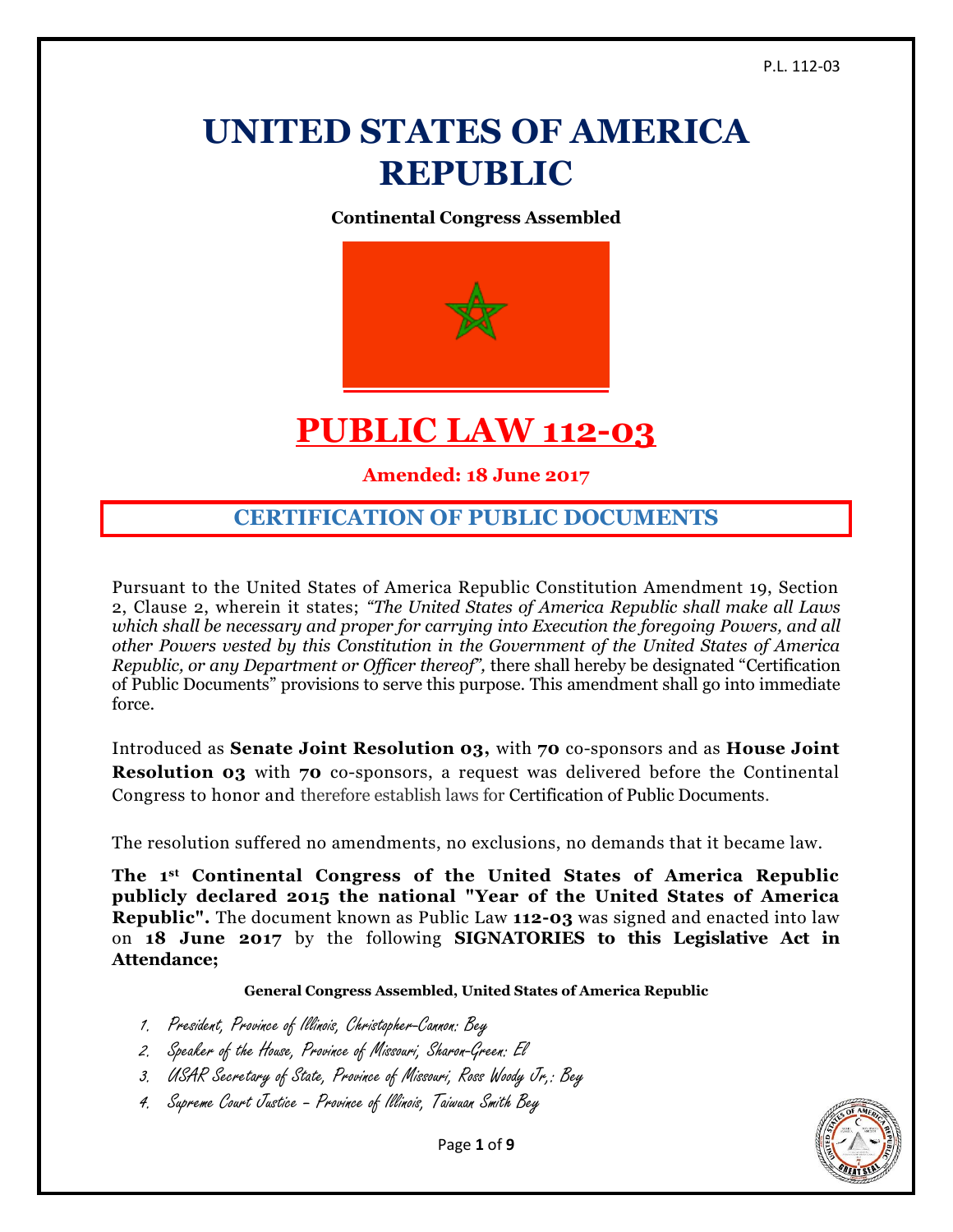#### P.L. 112 -03

5. Chief Justice, Province of Illinois, Romulus Dorsey: El

6. Att. General – Province of Illinois - Larry Taylor: Bey

7. Assistant Atty. General, Province of Khalifa, Antonyeo Robinson: El

8. Foreign Affairs Minister, Province of Texas, Rafae l-Vazquez: El

9. Dir. of Business Development, Province of Khalifa – Dadrian Anderson: Bey

10. Governor, Province of Arizona, Dexter-Johnson: Bey

11. Governor, Province of Florida, Albert Jerraine -Griffin: Bey

12. Governor, Province of Georgia, Mandel Williams: El

13. Governor, Province of Indiana, Larry -Murray: El

14. Governor, Province of Khalifa, G. Riller: El

15. Governor, Province of Louisiana, Eric Wannamaker: Bey

16. Governor, Province of Maryland - Altie Archer: Bey

17. Governor, Province of Michigan, Napoleon -Kendall: Bey

18. Governor, Province of Minnesota, Vicie Christine -Williams: Bey

19. Governor, Province of Mississippi, Welton -Turk: Bey

20. Governor, Province of Missouri, Floyd-Harris: Bey

21. Governor, Province of Nevada, Tony -Jarman: Bey

22. Governor, Province of New Jersey, Colin Hylton: El

23. Governor, Province of North Carolina, Nasir Ma'at: El

24. Governor, Province of Ohio, Terry King: Bey

25. Governor, Province of Tennessee, D. Maurice Parham: Bey

26. Governor, Province of Virginia, Darnell Brown: Bey

27. Lt. Governor, Province of Arizona, Marlo -Jones: El

28. Lt. Governor, Province of Georgia, Timothy Jackson: El

29. Lt. Governor, Province of Illinois, Rasil-Clady: Bey

30. Lt. Governor, Province of Nevada, Victor-Pizarro: El

31. Lt. Governor, Province of North Carolina, Yisrael (Carol) -Murray: Bey

32. Lt. Governor, Province of Ohio, Galen Carson: Bey

33. Lt. Governor, Province of Tennessee, J. Javon -Curry: Bey

34. Lt. Governor, Province of Virginia, Rich Wilson: Bey

35. Assistant Governor, Province of Georgia, Christopher Hill: Bey

36. Assistant Governor, Province of North Carolina, Sean-Ikard: Bey

37. Assistant Governor, Province of Ohio, Anthony -Hammond: Bey

38. Assistant Governor, Province of Virginia, Joseph -Middleton: Bey

39. Secretary of State, Province of Arizona, Stephanie -Clark: Bey

40. Secretary of State, Province of Khalifa, Demeitric Mason: El

41. Secretary of State, Province of Georgia, Maureen Willis: El

42. Secretary of State, Province of Illinois, Lewanda Hazelett: Bey

43. Secretary of State, Province of No. Carolina, Trevis-Haskins: El



Page **2** of **9**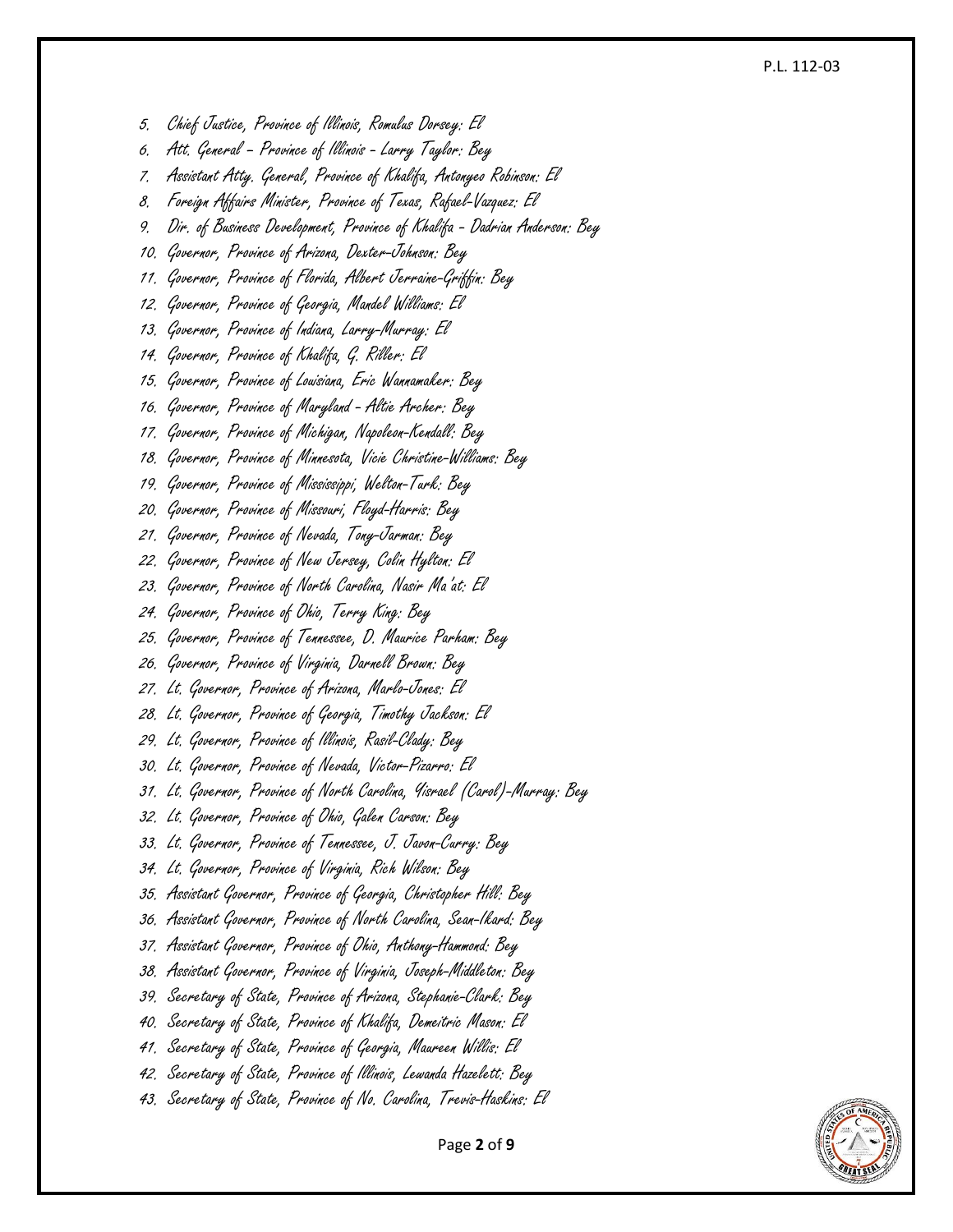#### P.L. 112-03

44. Public Minister, Province of Florida, William L.-Salter III,: Bey

45. Public Minister, Province of Michigan, Joseph-Johnson: Bey

46. Public Minister, Province of Missouri, Linda Ann-Bashful: El

47. Public Minister, Province of Missouri, Maurice-Reynolds: Bey

48. Public Minister, Province of Ontario, Canada, Steven Richards: Bey

49. Representative, Province of Colorado, Ajoa Nash-Conner: Bey

50. Representative , Province of Minnesota, Yashmall: Bey (Kevin Scaife: Bey)

51. Senator, Province of Colorado, Kakuyon: El

52. Senator, Province of Georgia, Ronnell-Gray: Bey

53. Senator/Liaison, Province of Georgia, Tara-Hill: Bey

54. Senator, Province of Illinois, Clayton Ronald-Henderson: El

55. Senator, Province of Illinois, J. Sept: El

56. Senator, Province of Illinois, Rodney-Tyms: Bey

57. Senator, Province of Michigan, George-Bond: Bey

58. Senator, Province of North Carolina, Hope Ma'at El

59. Senator, Province of Ohio, Reginald-Purnell: Bey

60. Vicegerent Commissioner, Province of Illinois, Leslie-Atkins: El

61. Vicegerent Chief, Province of Illinois, Saadiq: Bey

62. Vicegerent, Province of Arizona, Jorge-Bravo: Bey

63. Vicegerent, Province of Colorado, Evelyn-Gordon: Bey

64. Vicegerent Commissioner, Province of Michigan, Damon-Lewis: El

65. Vicegerent Commissioner, Province of Minnesota, Bryce Lee-Williams: Bey

66. Vicegerent Commissioner, Province of Ohio, Andwele-Montgomery: Bey

67. Vicegerent, Province of Georgia, Akil: Bey

68. Vicegerent, Province of No. Carolina, Patric-Baker: Bey

69. Vicegerent, Province of Ohio, Dana-Coggins: Bey

70. Vicegerent, Province of Ohio, Daryl Van-Brown: Bey

It reads as follows:

# **PUBLIC LAW 112-03, on 18 June 2017 JOINT RESOLUTION**

#### **Authorizing and requesting the President**



Page **3** of **9**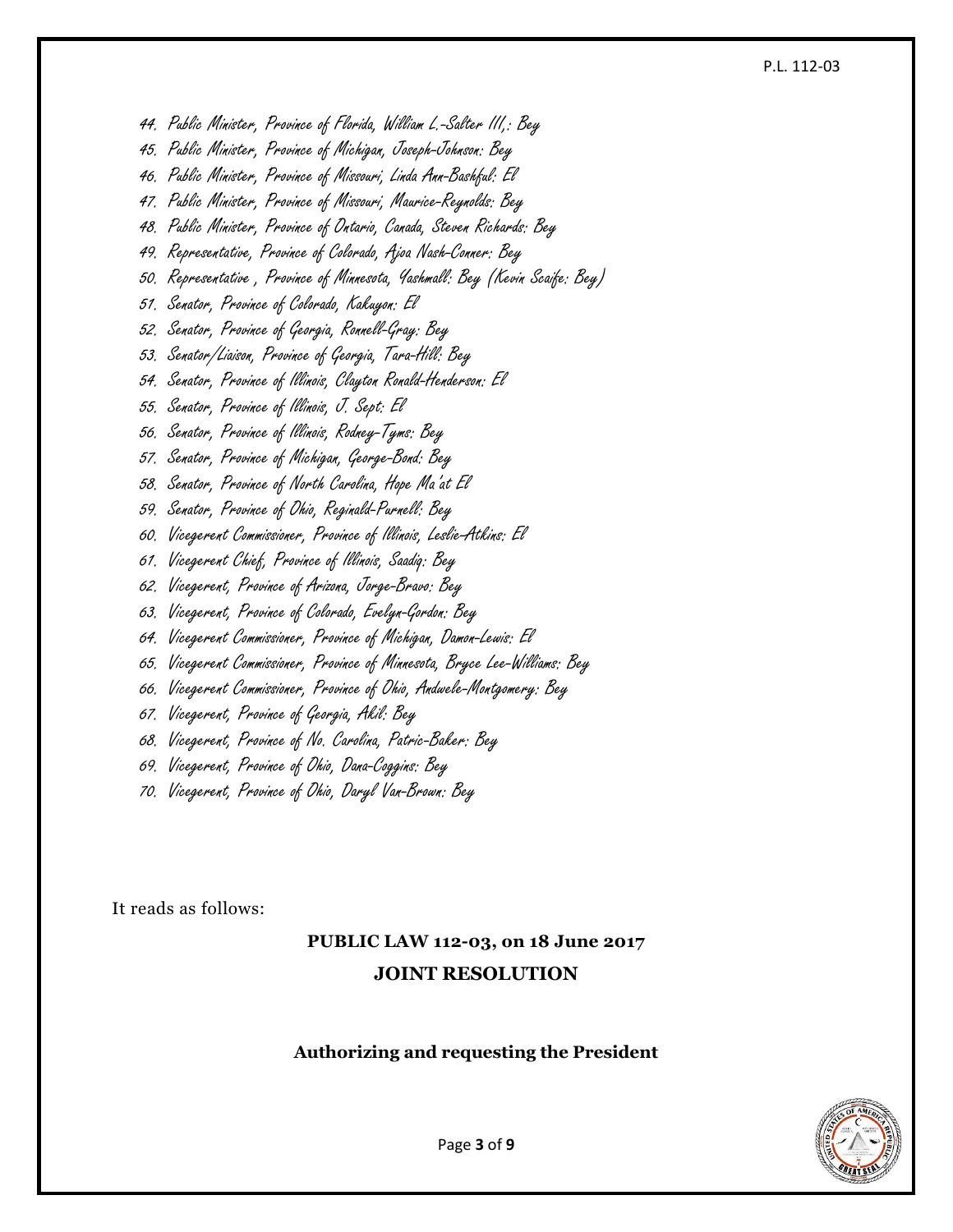**to proclaim and** establish provisions in accordance with the **Constitution** and **Laws** of the **United States of America Republic.**

**WHEREAS,** the United States of America Republic, being a perpetual corporation is an autonomous State government lawfully incorporated and chartered for the benefit and protection of "We The Moorish American People", by its Declaration, National Constitution and By-Laws, and aforementioned Articles;

**WHEREAS** the United States of America Republic's official language is the English language;

**WHEREAS** the Moorish American People have made a unique contribution in shaping the United States of America Republic as a distinctive and blessed nation of people and citizens;

**WHEREAS** the Moorish American People are a People of deeply-held religious convictions springing from the Holy Scriptures of the Holy Koran of the Moorish Science Temple of America and the Learning, Teachings and Truth of the Holy Prophet Noble Drew Ali. The Holy Prophet Noble Drew Ali led his People back to the Principles and standards of their ancient forefathers' Free National Principles and Standards;

**WHEREAS** the Principles of Love, Truth, Peace, Freedom and Justice inspired concepts of civil government that are contained in our Declaration of Independence and Constitution of the United States of America Republic;

**WHEREAS the Moorish American People,** are now in great comprehension that, as a Nation of People being Nationwide in scope to achieve peace as well as unity as a single harmonious Nation, there must be uniform Laws for the Nation. The **Constitution** and **Laws** of the **United States of America Republic are** "*the Rock on which our Republic rests";*

**WHEREAS** the history of our Nation clearly illustrates the value of a Nation to be able to create and pass its own Laws are beneficial to a Society to Enforce the Laws of the Nation. This is not to remove or change **The Moorish American People** from voluntarily applying and extending the learning, teachings and truth of the Holy Koran of the Moorish Science Temple of America in the lives of individuals, families, or in their society as a nation of People;

**WHEREAS** this Nation now faces great challenges that will test this Nation as it has never been tested before; and

**WHEREAS** that renewing our knowledge of Law, Divine and National and having faith in Our Universal Creator through Holy Scriptures of the Holy Koran of the Moorish Science Temple of America, the Holy Bible and the Great Qu'ran of Mohammed as we honor all the divine Prophets Jesus, Mohammed, Buddha and Confucius. Therefore, the **Constitution and Laws of the United States of America Republic** and knowledge of the aforementioned Holy Scriptures can only strengthen our nation**.** I, President Christopher H- Cannon: Bey, therefore establish with the consent of the Continental Congress the provisions as the **Laws** of the **United States of America Republic**:

**NOW, [THEREFORE, be](http://therefore.be/)** it **Resolved** by the Continental Congress of the United States of America Republic in Continental Congress assembled, That the President is authorized and requested to designate the administration of said laws.

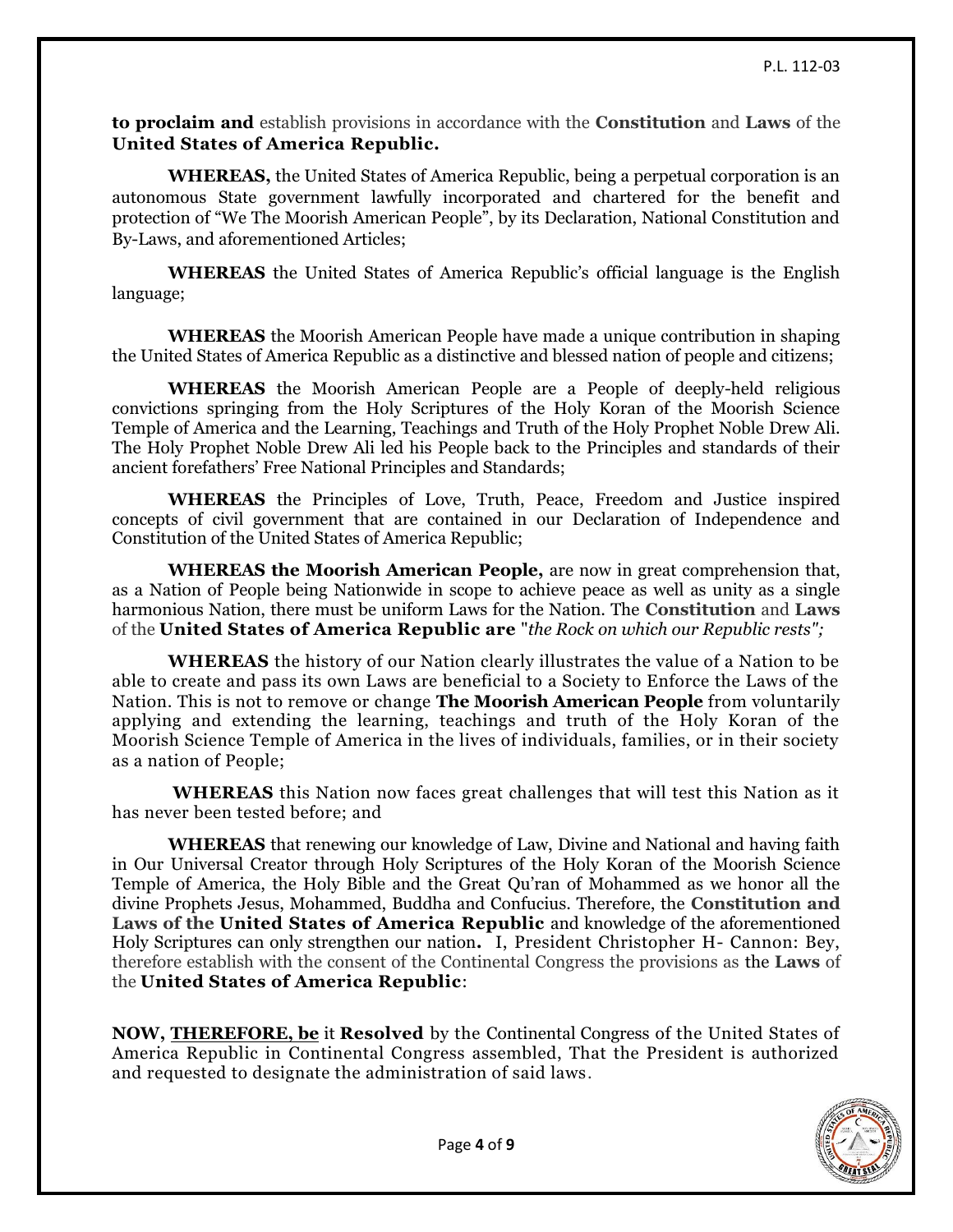LEGISLATIVE HISTORY-**PL.112 Res.:03**  CONGRESSIONAL RECORD, Vol. #**(2017):**

**18 June 2017** considered and passed by the Continental Congress.

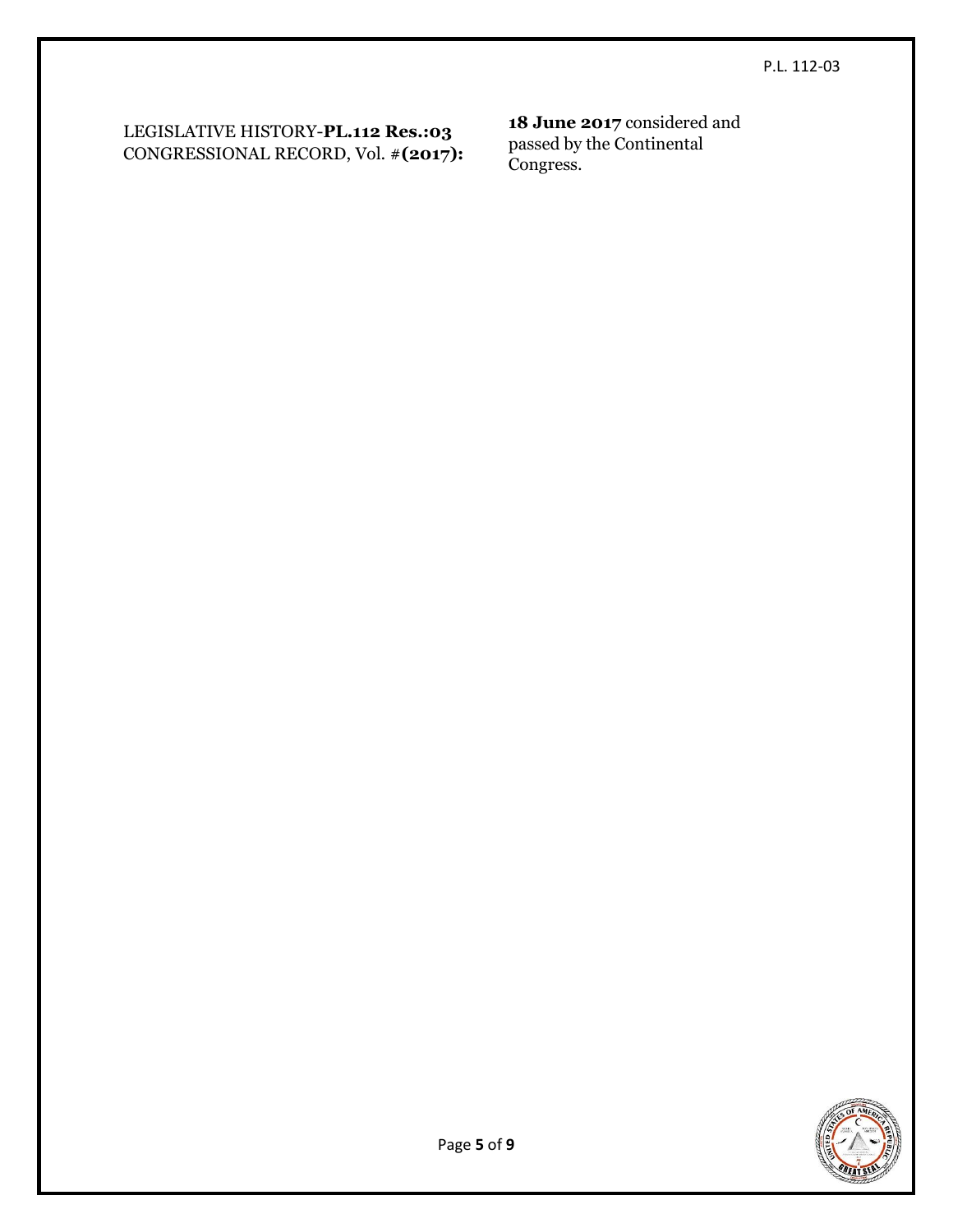# **PUBLIC LAW 112-03**

# **CITIZENSHIP & EXPATRIATION CHAPTER 3**

## **CERTIFICATION OF PUBLIC DOCUMENTS**

| <b>Section No.</b> | <b>Description</b>                                  |
|--------------------|-----------------------------------------------------|
| 1                  | <b>Certificate of Nationalization</b>               |
| $\bf{2}$           | <b>Additional Documents – same Force and Effect</b> |
| 3                  | <b>Certification/Authentication for Foreign Use</b> |
|                    | Addendum                                            |

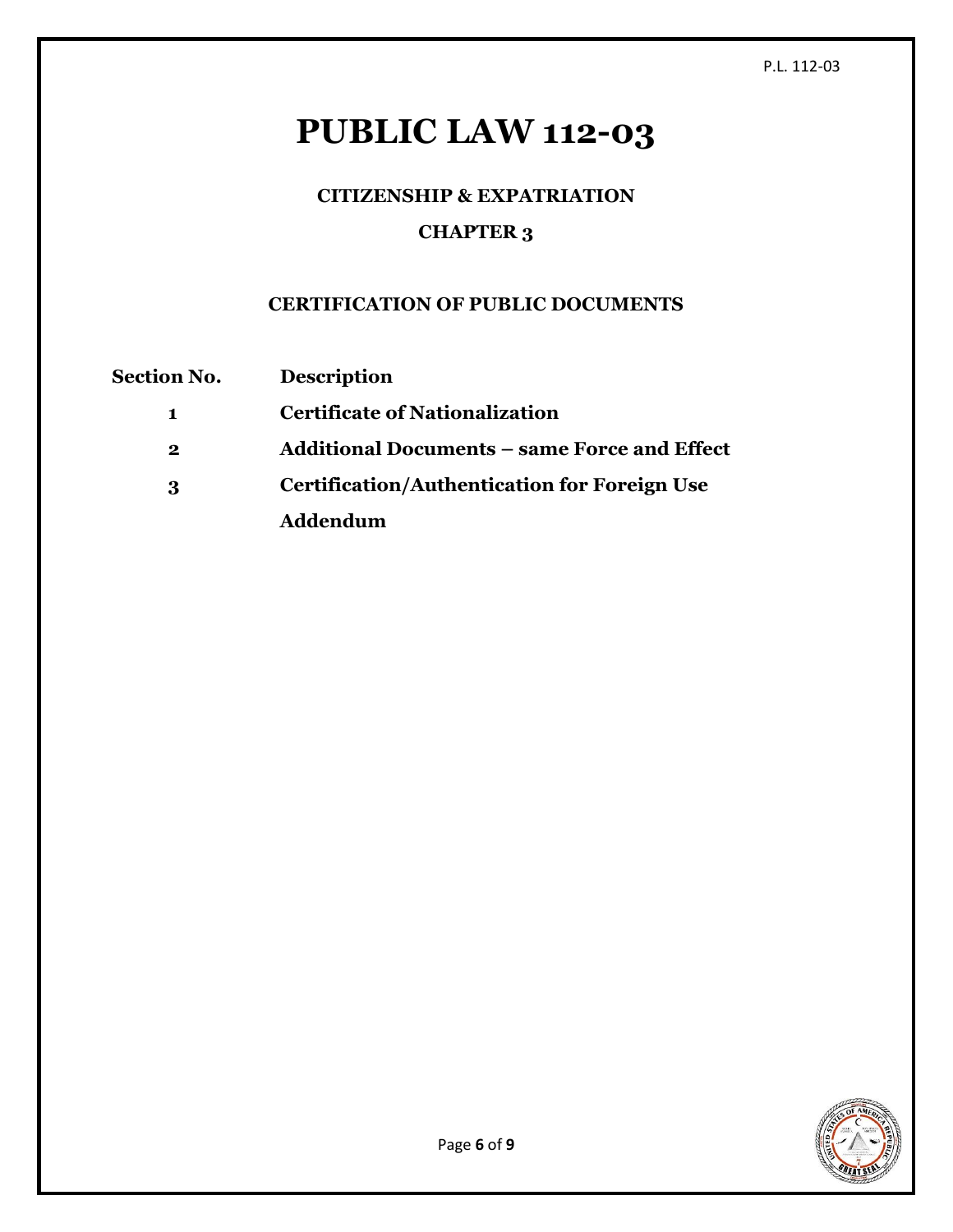GREAT SEAL

# **PUBLIC LAW 112-03**

#### **CITIZENSHIP & EXPATRIATION**

#### **CHAPTER 3**

### **CERTIFICATION OF PUBLIC DOCUMENTS**

#### **SECTION 1. "Certificate of Nationalization"**

Upon the completion by a Moorish American of a United States of America Republic Application, 2 original State Oaths, and 2 passport-size photos, a "Certificate of Nationalization" may be issued by the U.S.A.R. Secretary of State Department, and provided to the "holder" or "guardian" (if under the age of 18 years old), as designated by the U.S.A.R. Secretary of State [to include costs].

The Certificate of Nationality shall be "certified" by the "holder's' signature", and signed and certified by the U.S.A.R. Attorney General, Department of Justice, with an embosssealed of the Department of Justice and embossed National "Great Seal".

Such Certificate of Nationalization shall be substantially in the following form: No. USRCNXXXXXX-XXXX

| Picture of                         | STATE OATH NO.: USROA041438-1 / OATH OF OFFICE NO.: USROA041468-1                                                                                                                                                              |  |
|------------------------------------|--------------------------------------------------------------------------------------------------------------------------------------------------------------------------------------------------------------------------------|--|
| National                           | PERSONAL DESCRIPTION OF HOLDER OF DATE OF NATIONALIZATION:                                                                                                                                                                     |  |
|                                    | AGE: (YRS), GENDER: _____, COMPLEXION: __________,                                                                                                                                                                             |  |
|                                    | EYE COLOR: _________, HAIR COLOR: ________, HEIGHT: ____' ______",                                                                                                                                                             |  |
|                                    |                                                                                                                                                                                                                                |  |
|                                    | FORMER NATIONALITY: New York States and American contract to the Contract of Contract of Contract of Contract of Contract of Contract of Contract of Contract of Contract of Contract of Contract of Contract of Contract of C |  |
|                                    | I certify that the description above given is trae, and that the photograph affixed hereto                                                                                                                                     |  |
|                                    | is a likeness of me.                                                                                                                                                                                                           |  |
|                                    | <b>Complete and True Signature of Holder</b>                                                                                                                                                                                   |  |
| UNITED STATES OF AMERICA REPUBLIC} |                                                                                                                                                                                                                                |  |
| <b>PROVINCE OF ILLINOIS</b>        | }ss:                                                                                                                                                                                                                           |  |
|                                    |                                                                                                                                                                                                                                |  |
|                                    |                                                                                                                                                                                                                                |  |
|                                    | Page 7 of 9                                                                                                                                                                                                                    |  |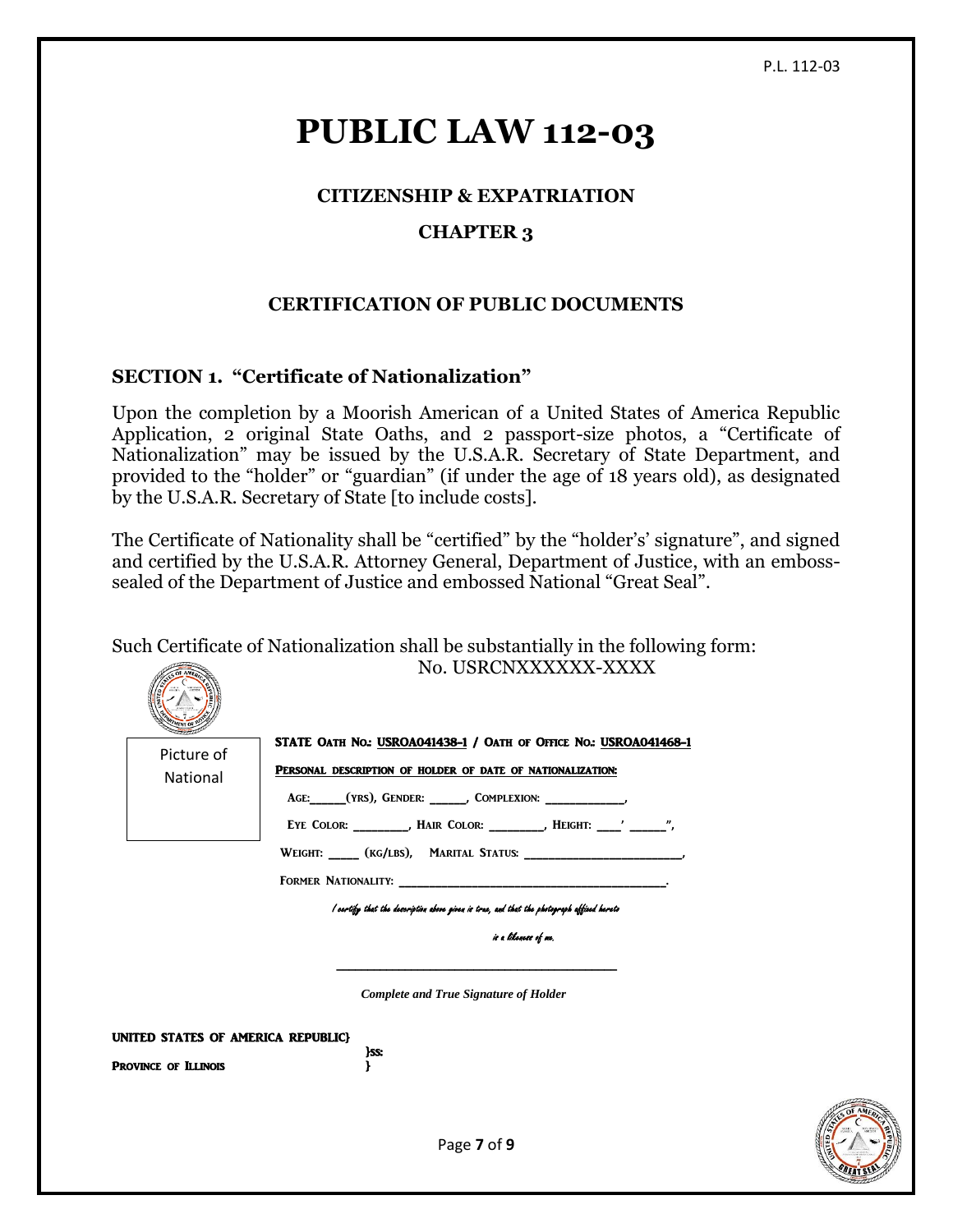Be It Known, that having found that on (date) then residing in the City of \_\_\_\_\_\_, State of \_ Constitution and Nationality Laws of the United States of America Republic, in all other respects, complied with the applicable provisions of such Constitution and Nationalization Laws, therespon, such person be admitted a "National Citizen" of the United States of America.

In Testimony Whereof, the Seal of this Office is hereunto affixed this \_\_\_\_\_day in the \_\_\_\_\_\_Month in the Year of Two Thousand \_

It is a violation of the U.S.A.R. code and punishable as such to copy, print, photograph, or otherwise illegally use this certificate.

United States of America Republic (U.S.A.R.)

\_\_\_\_\_\_\_\_\_\_\_\_\_\_\_\_\_\_\_\_\_\_\_\_\_\_\_\_\_\_\_\_\_\_\_\_\_\_\_\_\_\_\_\_\_\_\_ U.S.A.R. Attorney General, Department of Justice



#### **SECTION 2. ADDITIONAL DOCUMENTS – SAME FORCE AND EFFECT**

The following documents shall have the same force and effect as proof of United States of America Republic citizenship as "certificates of nationalization" or of citizenship issued by the U.S.A.R. Attorney General or by a U.S.A.R. court having Nationalization jurisdiction:

(1) A **passport**, during its period of validity (if such period is the maximum period authorized by law), issued by the Secretary of State to a citizen of the United States. [see Title 6, P.L.  $\#$ 112-02 Ch. 1 – Passports]

(2) The **report,** designated as a ''Report of Birth Abroad of a Citizen of the United States of America Republic'', issued by a consular officer to document a citizen born abroad. For purposes of this paragraph, the term ''consular officer'' includes any United States citizen employee of the Department of State who is designated by the U.S.A.R. Secretary of State to adjudicate nationality abroad pursuant to such regulations as the Secretary may prescribe.

#### **SECTION 3. AUTHENTICATION/ CERTIFICATION**

When a United States of America Republic National needs to have a Certificate of Nationalization "authenticated" or "certified" by the U.S. A.R. State Department for use by Foreign Governments/Embassies, the U.S.A.R. State Department can copy the document and certify it as a true copy.

"Authentication" is a term used by the U.S.A.R. Department of State and other Governments to describe what is referred to as Certified True Copies. When you require a Certificate of Nationalization to be authenticated, be sure to use the term "Certified True Copy."

If you have the original document to be certified, bring another form of photo identification, such as a U.S.A.R. drivers license or U.S.A.R. passport. An officer will